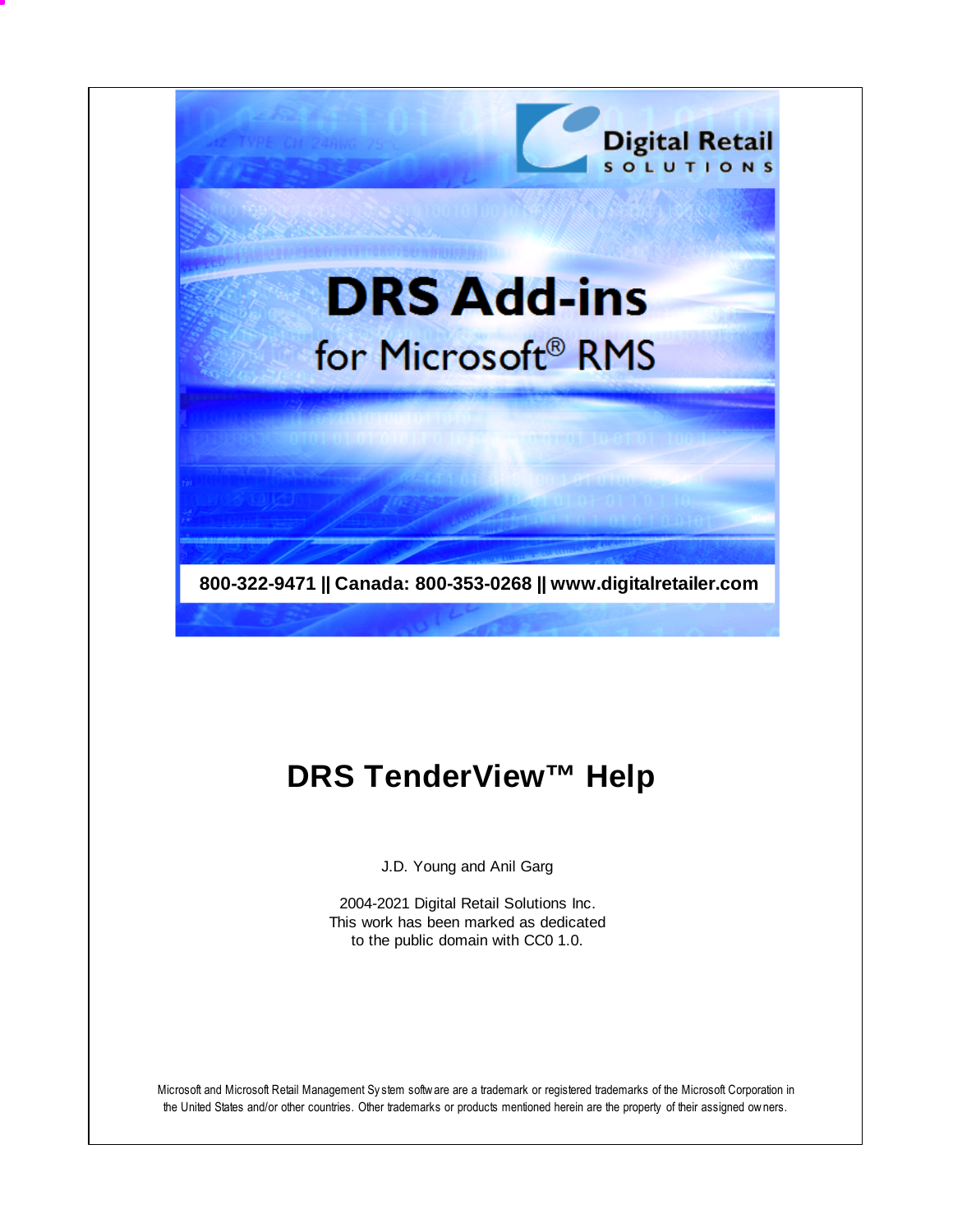$\mathbf{I}$ 

# **Table of Contents**

| <b>1 DRS TenderView Online Help</b> |
|-------------------------------------|
|                                     |
|                                     |
|                                     |
|                                     |
| <b>ZZ Report</b>                    |
|                                     |
|                                     |
|                                     |
|                                     |
|                                     |
| <b>Script error</b>                 |
| <b>SQL</b> error                    |
| 5 Contact Info                      |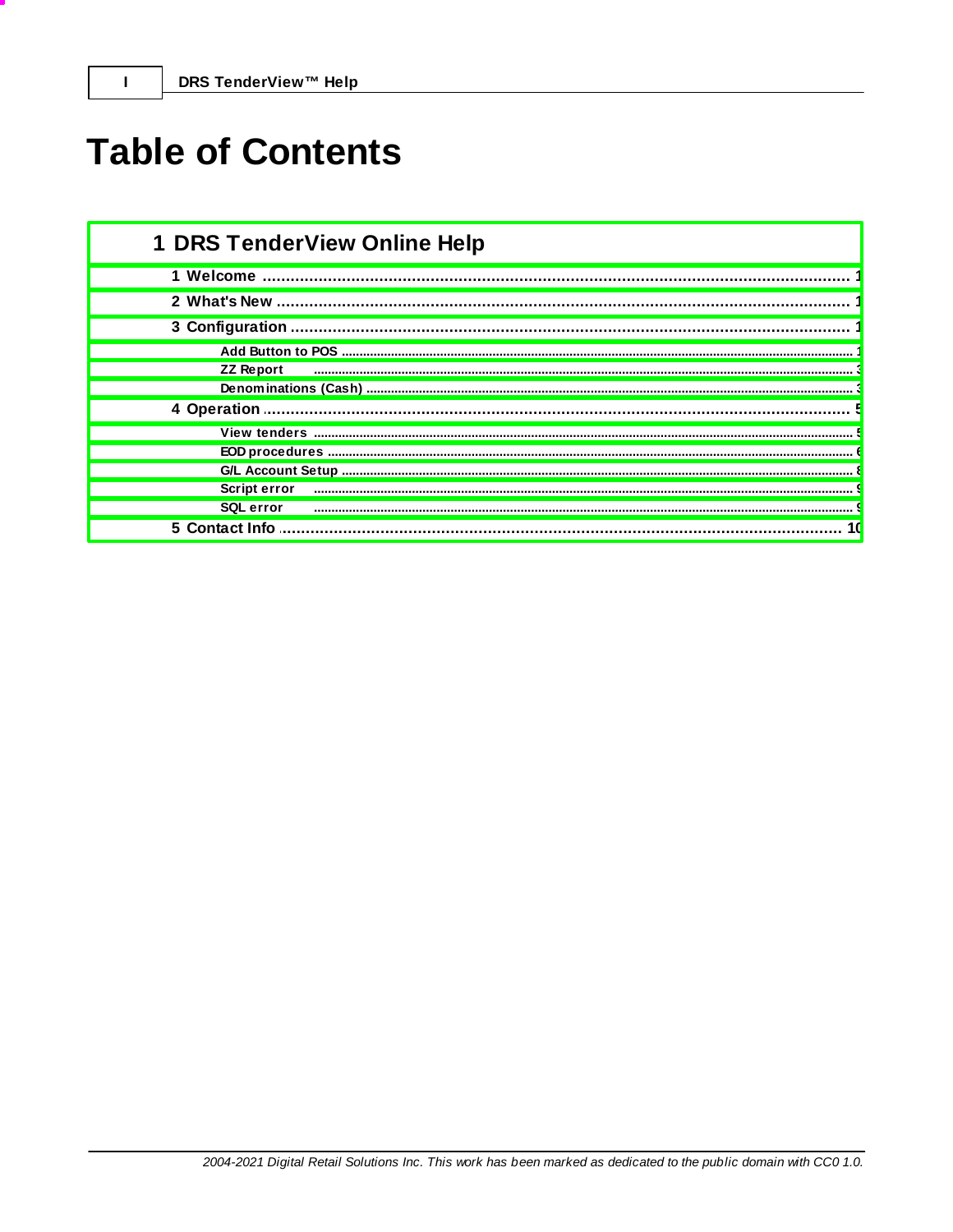# <span id="page-2-0"></span>**1 DRS TenderView Online Help**

# **1.1 Welcome**

TenderView provides a quick view of cash drawer amounts in POS. TenderView helps you quickly balance cash drawers during end-of-day closeouts without printing an X report.

TenderView is only installed on PCs where Store Operations POS is run.

You can use TenderView to:

- View summary totals by tender type
- View details by tender type
- View transactions by customer account
- Determine cashier activity by transaction
- View tenders with change activity
- Monitor cash totals to effect cash drops
- Balance a cash drawer without an X report
- Quickly locate tender errors by comparing tender counts
- Print a detailed cash drawer report to a report printer

Installation requires adding a [custom](#page-2-2) POS button at each register station.

2004-2021 Digital Retail Solutions Inc. This work has been marked as dedicated to the public domain with CC0 1.0.

## <span id="page-2-1"></span>**1.2 What's New**

The following enhancements have been added since the initial release of **TenderView**.

#### **By December 2021**

Removed licensing requirement, expiry date, and copyright restriction. This work has been marked as dedicated to the public domain with CCO 1.0. To view a copy of this license, visit: <http://creativecommons.org/publicdomain/zero/1.0>

#### **January 2013**

Updated routine that adds custom POS button to set Style type based on RMS version

#### **October 2012**

Changed default installation folder to support mix of 32 and 64 bit POS lanes

# <span id="page-2-2"></span>**1.3 Configuration**

### **1.3.1 Add Button to POS**

If you did not perform this step during installation select **Start**, **Programs**, **Digital Retail Solutions**, **DRS TenderView**, **Add Button to POS**.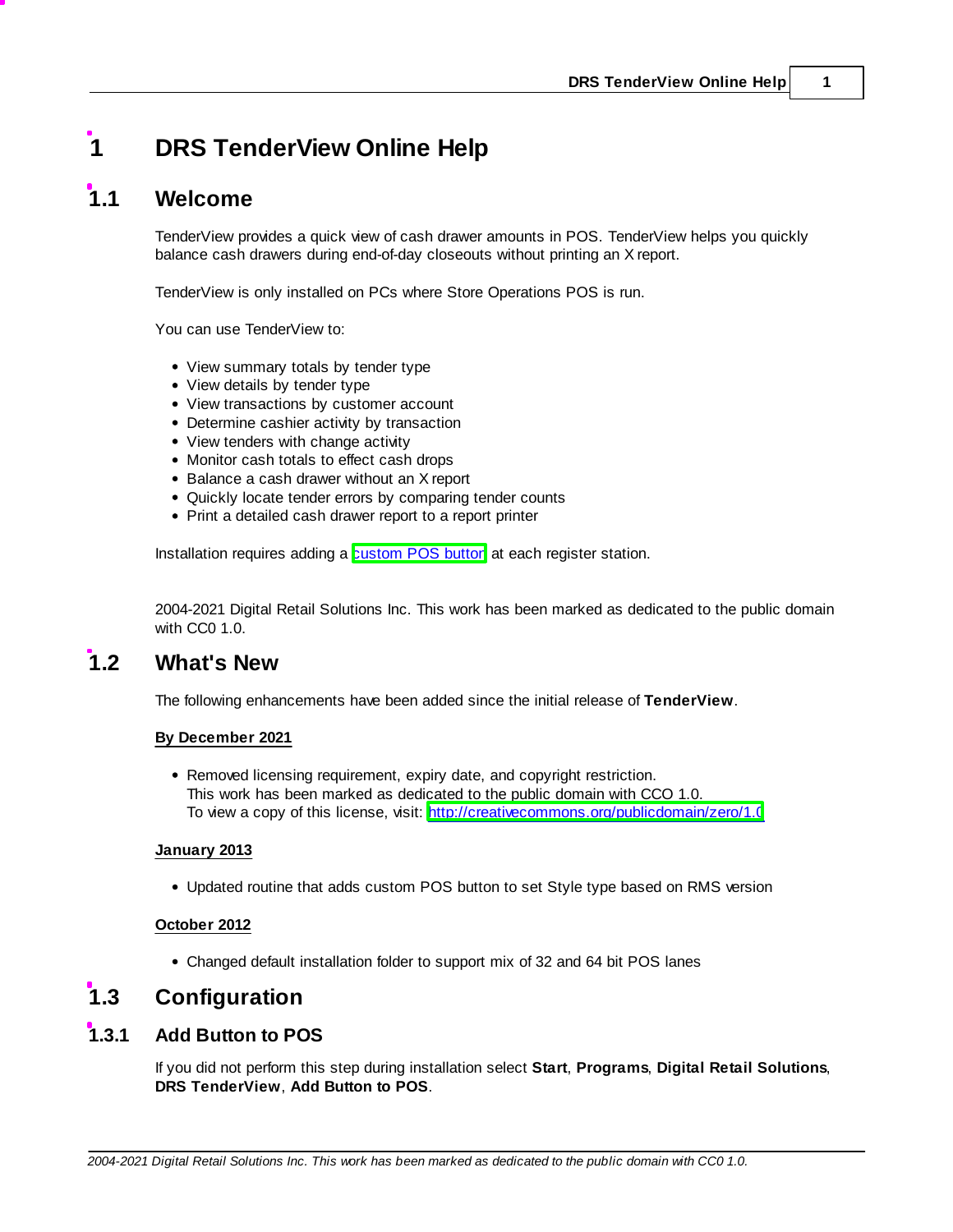| <mark>¤ Add TenderView Button™</mark>                                           |                            |  |  |  |
|---------------------------------------------------------------------------------|----------------------------|--|--|--|
| This utility will add a custom button to your<br>POS screen for DRS TenderView™ |                            |  |  |  |
| Server                                                                          | (local)                    |  |  |  |
| User Name                                                                       | sa                         |  |  |  |
| Password                                                                        | ****                       |  |  |  |
| Database                                                                        | RMSsample                  |  |  |  |
|                                                                                 | <b>Add Button</b><br>Close |  |  |  |

Click on **Add Button** and a confirmation will appear.

| Add TenderView Button™                                                                 |
|----------------------------------------------------------------------------------------|
| Custom button added to POS screen successfully.<br>Please restart the POS application. |
|                                                                                        |

Exit POS (if already running) and return to POS. The Custom POS Button should appear on the right side of the screen.



If Custom POS Buttons are not visible on your screen press **Ctrl-F6 Screen** and select the **Transaction Screen** tab. Check off the display option and enter a percentage relative to your screen resolution (typically 12-18%).

| $\nabla$ Display custom buttons on right side |    |  |
|-----------------------------------------------|----|--|
| Width:                                        | 18 |  |

Click **OK** to display your settings.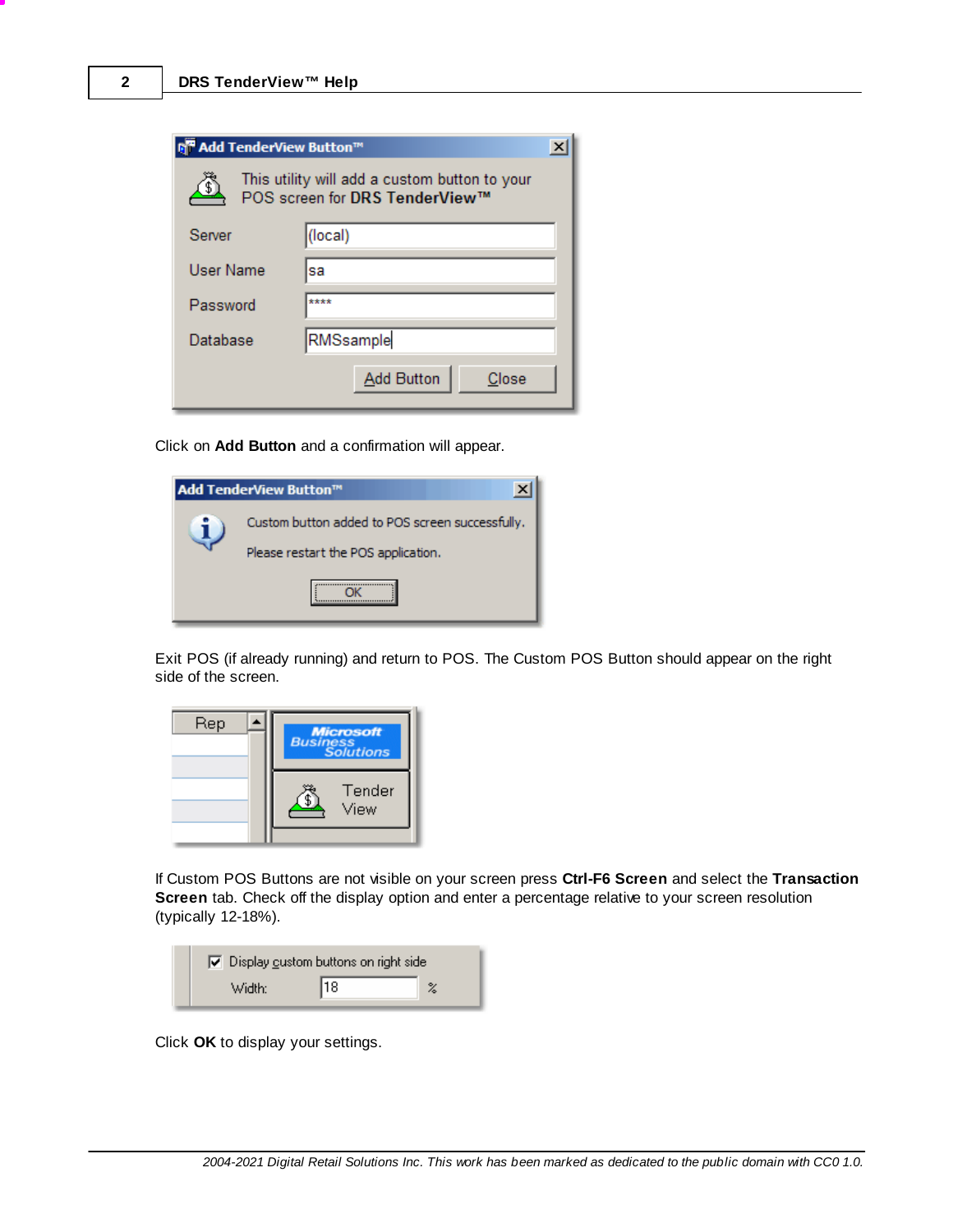## <span id="page-4-0"></span>**1.3.2 ZZ Report**

On a periodic basis you should run a ZZ report to clear the Z's at each register.

If your store operates multiple register shifts during the day, you might process a ZZ at the end of the daily shifts to summarize the activity for all shifts. Other retailers may prefer to run a ZZ on a weekly, quarterly, or annual basis.

To generate a ZZ report:

- 1. In the POS program, press **F5**.
- 2. Select **Print ZZ Report**.
- 3. Press **Enter**.

Store Operations prints the ZZ report to the receipt printer designated for the current register and closes the current batch number.

For details on ZZ report entries, press **F1 Help** in Manager or POS and search for "zz".

**NOTE**: A ZZ report has no effect on accounting data. It is simply a summary of all Z Reports run since the last ZZ Report.

### <span id="page-4-1"></span>**1.3.3 Denominations (Cash)**

To expedite the counting of coins and bills during the EOD procedure, we recommend defining cash denominations to create a Currency Calculator in POS. This will allow you to quickly count the drawer by cash type ('how many pennies, how many nickels, how many dimes.... how many ones, fives, etc.").

To add cash denominations to the **Tender Calculator** button, run **Manager**, **Databases**, **Tender Types** and select the tender entry for **Cash**, **Properties**. Under the **General Settings** click **Denominations**.

| <b>General Settings</b> |                  |
|-------------------------|------------------|
| Description:            | Cash             |
| Tender code:            | CA               |
| Tender type:            | Cash             |
| Currency:               | Default Currency |
|                         |                  |
|                         |                  |
|                         |                  |
|                         |                  |
|                         | Denominations    |
|                         |                  |

Now populate the table with your coin and bill values.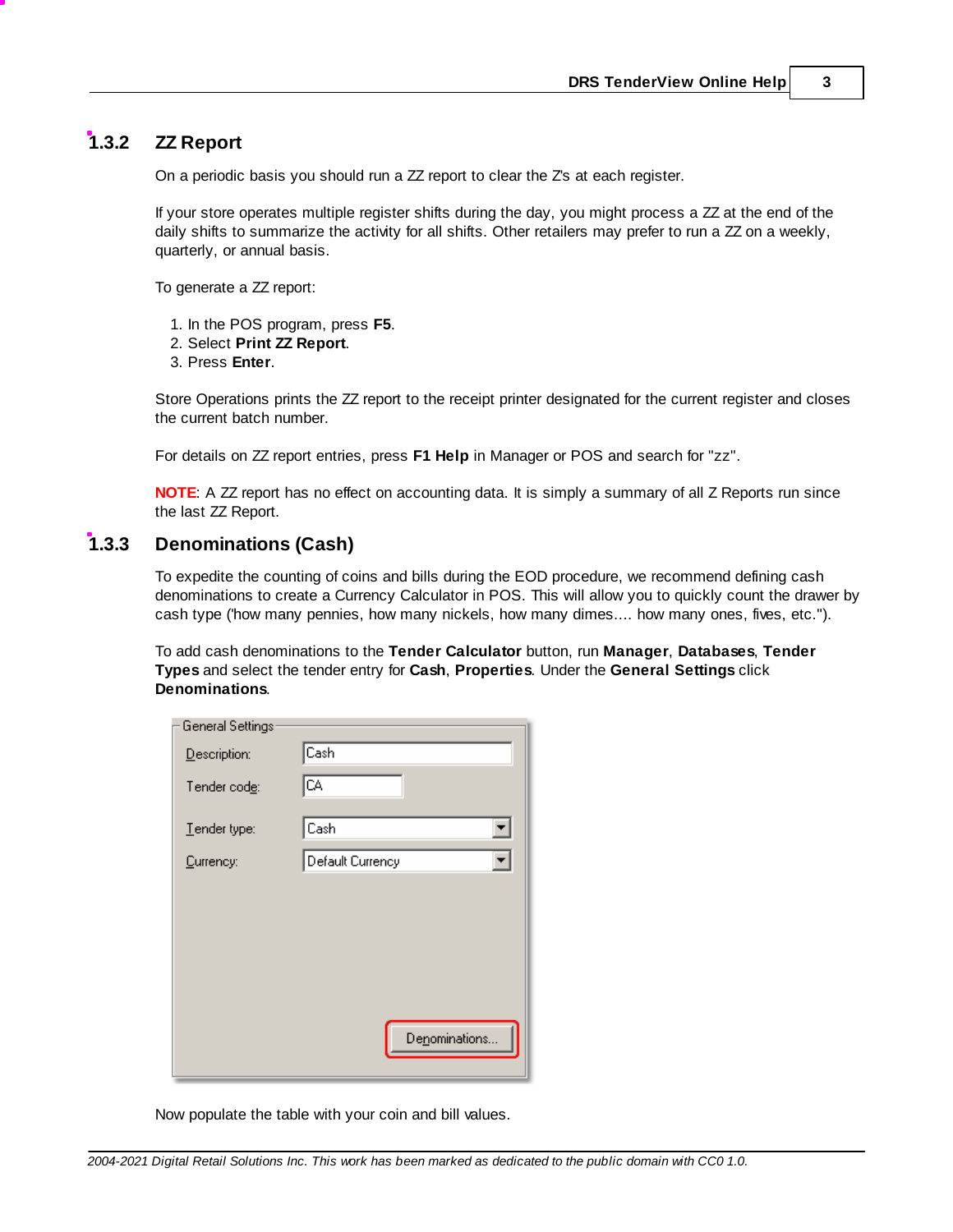Example:

| Description            | $Value  \triangleq$ | Add    |
|------------------------|---------------------|--------|
| Pennies                | \$0.01              |        |
| Nickels                | \$0.05              | Delete |
| Dimes                  | \$0.10              |        |
| Quarters               | \$0.25              |        |
| Half Dollars           | \$0.50              |        |
| <b>Roll of Pennies</b> | \$0.50              |        |
| Coin Dollars           | \$1.00              |        |
| Ones                   | \$1.00              |        |
| <b>Roll of Nickels</b> | \$2.00              |        |
| <b>Roll of Dimes</b>   | \$5.00              |        |
| Fives                  | \$5.00              |        |
| Tens                   | \$10.00             |        |
| Roll of Quarters       | $$10.00 -$          |        |

To access your defined denominations in POS, press **F5 Open/Close** and select **Enter opening amounts** or **Enter closing amounts**. If necessary, cursor to the tender for **Cash** and click the **Calculator** button.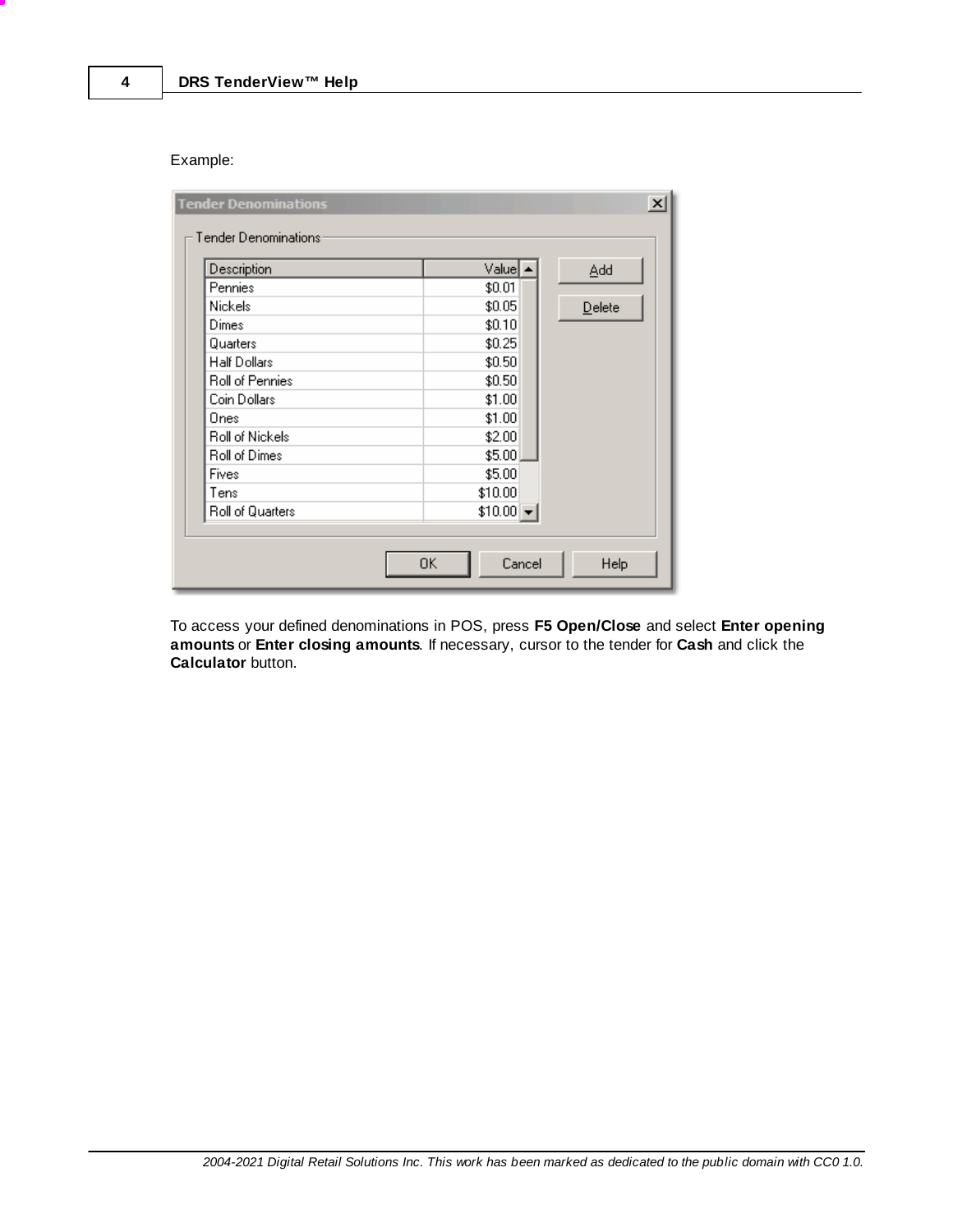| <b>Currency Calculator - Cash</b> |              | $\vert x \vert$ |
|-----------------------------------|--------------|-----------------|
| Tender denominations:             |              |                 |
| Description                       | Quantity     | $Total \cdot$   |
| Pennies                           |              |                 |
| Nickels                           |              |                 |
| Dimes                             |              |                 |
| Quarters                          |              |                 |
| Half Dollars                      |              |                 |
| Roll of Pennies                   |              |                 |
| Coin Dollars                      |              |                 |
| Ones                              |              |                 |
| Roll of Nickels                   |              |                 |
| Roll of Dimes                     |              |                 |
| Fives                             |              |                 |
| Tens                              |              |                 |
| Roll of Quarters                  |              |                 |
| Twenties                          |              |                 |
| Fifties                           |              |                 |
|                                   |              |                 |
| <b>Total</b>                      |              | \$0.00          |
|                                   | 0K<br>Cancel | Help            |

**TIP**: To control the sort order of entries in the Currency Calculator, enter the sort order as you would like it to appear when creating your table entries. Alternately you can alphabetize the entries with a prefix, such as a-Pennies, b-Nickels, etc., and sort the column by Description.

# <span id="page-6-0"></span>**1.4 Operation**

# **1.4.1 View tenders**

You can click on the TenderView button at any time to view the tender summary and detail. Normally TenderView is used at the end-of-day to help balance the cash drawer quickly.

When you click the TenderView button, the HTML invoice window in POS will display the drawer activity accumulated since the last Z out.

Example: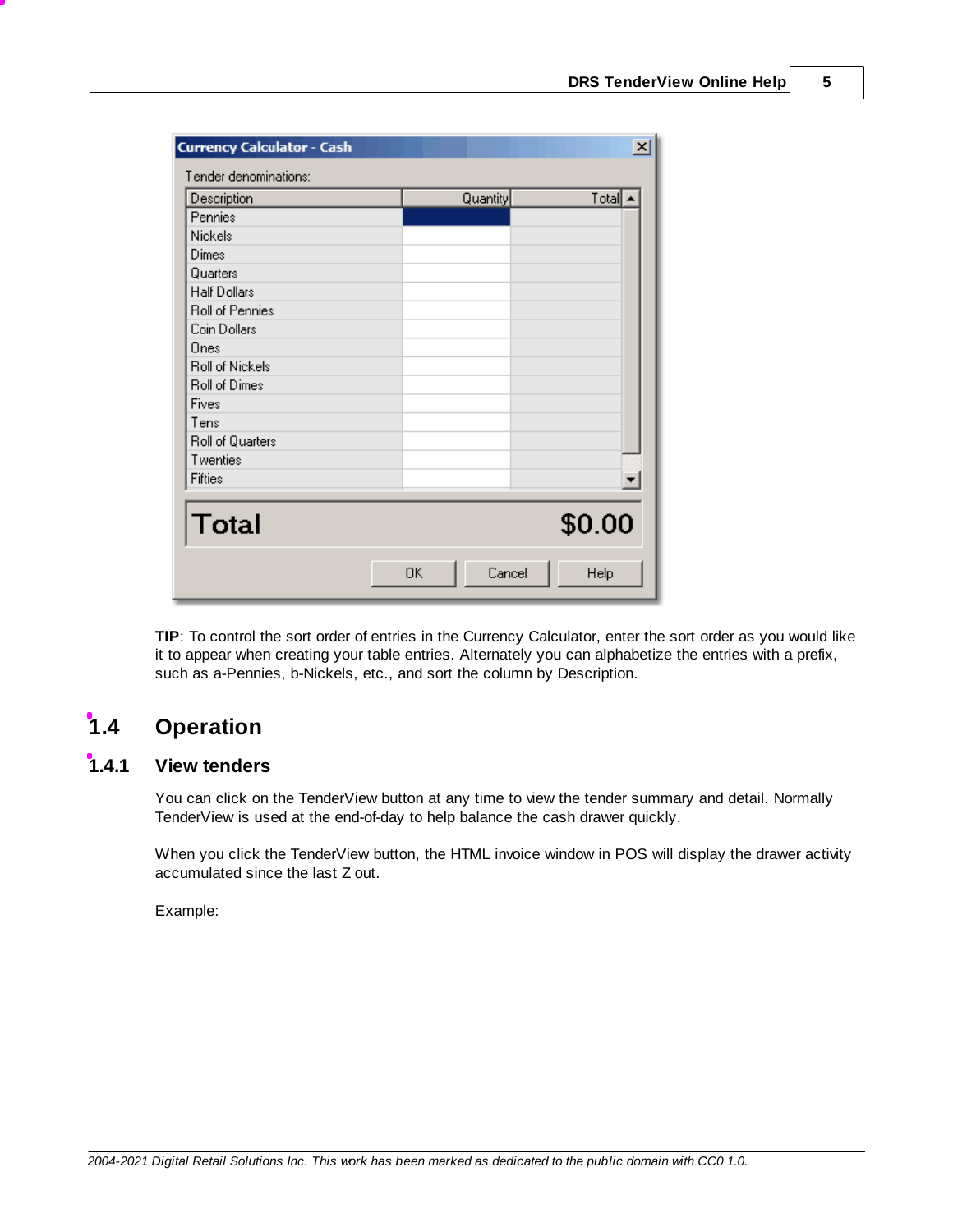| <b>Print Report</b> |                         |                                        |                 |   |          |                  |  |
|---------------------|-------------------------|----------------------------------------|-----------------|---|----------|------------------|--|
|                     |                         | TenderView™ for Register Number 1      |                 |   |          |                  |  |
|                     |                         | Batch #1 Opened on 02/21/04 7:47:20 PM |                 |   |          |                  |  |
|                     | <b>Tender Type</b>      | #Trans                                 | <b>Tendered</b> |   | Change   | <b>Net Total</b> |  |
|                     | Cash                    | 25                                     | \$1,095.00      |   | \$297.70 | \$797.30         |  |
|                     | Check                   |                                        | \$320.09        |   | \$0.00   | \$320.09         |  |
|                     | Visa                    |                                        | \$5.20          |   | \$0.00   | \$5.20           |  |
|                     | <b>Discover</b>         |                                        | \$66.10         |   | \$0.00   | \$66.10          |  |
|                     | <b>American Express</b> |                                        | \$175.30        |   | \$0.00   | \$175.30         |  |
|                     | <b>Total</b>            | 29                                     | \$1,661.69      |   | \$297.70 | \$1,363.99       |  |
|                     | <b>Cash Details:</b>    |                                        |                 |   |          |                  |  |
|                     | Trans#                  | Amount                                 | Change Cshr#    |   |          | Customer         |  |
|                     | LAY#11                  | \$100.00                               | \$0.00          | 1 |          | W.C. Cogswell    |  |
|                     | LAY#11                  | \$0.00                                 | $($ \$50.00)    | 1 |          | W.C. Cogswell    |  |
|                     | WO#14                   | \$25.00                                | \$0.00          | 1 |          | <b>Ken Racey</b> |  |
|                     | <b>WO#5</b>             | \$60.00                                | \$0.00          | 1 |          | Mr Spendwell     |  |
|                     |                         | \$20.00                                | (S4.30)         | 1 |          |                  |  |
|                     | 2                       | \$300.00                               | (S37.55)        | 1 |          | <b>Ken Racey</b> |  |
|                     | 6                       | \$20.00                                | (S14.80)        | 1 |          |                  |  |
|                     | 7                       | \$20.00                                | (S9.80)         | 1 |          | Cosmo G. Spacely |  |

Note the total number of checks and credit slips that should be present in the cash drawer. Scroll down to view transaction details by tender type. You can match these counts alone to quickly reconcile a cash drawer. Check amounts can be verified on screen. If you are using RMS integrated card processing your credit and debit slips will match by default.

If you like to print this report to a report printer, click on **Print**.

Press **Esc** at any time to return to the POS screen.

**TIP**: Use the built-in Calculator function configured for Denominations to quickly count your Cash (how many pennies, how many nickels, how many dimes, etc.). See **Manager**, **Databases**, **Tender Types**, **Cash**, **Denominations**.

### <span id="page-7-0"></span>**1.4.2 EOD procedures**

We suggest the following end-of-day (EOD) procedures for a Store Operations user in a specialty store environment.

**TIP**: To print this procedure select the Print button above.

Generate a pre-close "report" by clicking on the **TenderView** button.

1) Ringout your register by pressing **F5 Open/Close**.

a) **Enter opening amount** (starting till) if you have not already done so.

#### b) **Enter closing amounts**

- Use the **Calculator** button to count the **Cash** tender by denomination (pennies, nickels, dimes, etc)

- Verify the check total by comparing the check amounts with TenderView check detail; enter the total if checks match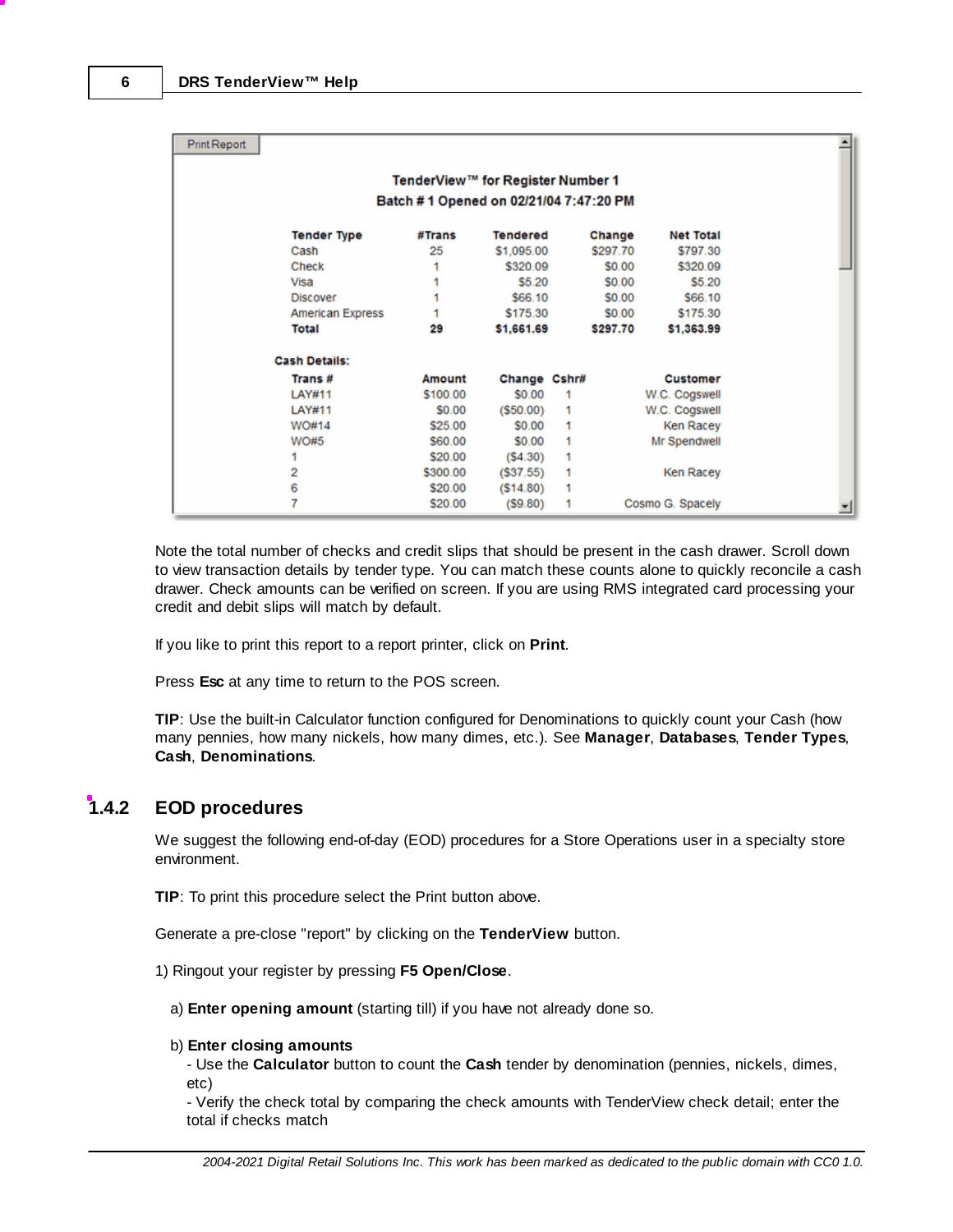- Verify credit card total(s) by comparing the authorization slips by card tenders with the TenderView card details; enter the total if slips match

**NOTE**: If you are using RMS integrated card processing, the card totals should match by default. If you are using a terminal based system that prints totals by card type, you can compare the summary totals with the entries in TenderView.

c) Compare your closing totals with TenderView.

If the figures match, remove the cash amount indicated from the drawer minus the till. If short/over, review TenderView for problems, then press **F4 Journal** to locate any offending transactions. Use **F11 Recall** to **Void a transaction** if needed (then re-enter the corrected transaction).

d) **Print Z Report** to close the batch for the register.

Repeat steps a through d for all active registers.

**NOTE**: If you select the **Blind Closeout** option you can count your tills from in the back office using **Manager**, **Journal**, **Update Batch Info**, double click on **Batch #** marked **Blind Closeout**.

2) If you are using RMS integrated credit card processing, go to **Manager**, **Utilities**, **Settle EDC Batch**. If you are using 3rd party software such as PC Charge or IC Verify, you will need to settle that system (unless you use a card processor who offers auto-settlement).

3) Run whichever reports you prefer from the following 3 groups (Crystal, Active, or Custom).

Crystal Reports:

Option 1: **Manager**, **Utilities**, **Crystal Reports**, **Register Analysis Report**

This report will default to today's date and provide you with figures for your bank deposit or manually posted accounting entries. It summarizes the activity from your Z reports.

#### Option 2: **Manager**, **Utilities**, **Crystal Reports**, **DRS EOD Report**

Everything in the Register Analysis report plus summarized sales activity by dept and category, along with a PDF of [accounting](#page-9-1) entry definitions.

**NOTE**: A summarized version of the DRS EOD Report (called DRS Sales Summary) can be run on a monthly basis. This report defaults to last month's data, but may be set for any date range.

Active Reports:

**Reports**, **Sales**, **Summary Sales (Daily) Reports**, **Custom**, **Profit Report (Item Sales)**

Custom or Memorized Reports:

Custom reports can be created by DRS or your RMS reseller per spec. Memorized reports are report templates you have modified and saved yourself. Those reports then appear under **Reports**, **Memorized**.

The most valuable Custom report we've included with TenderView is the **Profit Report (Item Sales)**. This will list your COGS by item, by category or dept. You can drag whichever column you'd like to sort by to the left-most column. Use the Grouping icon in the toolbar to summarize up to 3 columns of data. Right-click and select Show/Hide to add/subtract additional data to your report. When you have the report looking the way you want, click on the Diskette icon in the toolbar to save your settings in a Memorized report.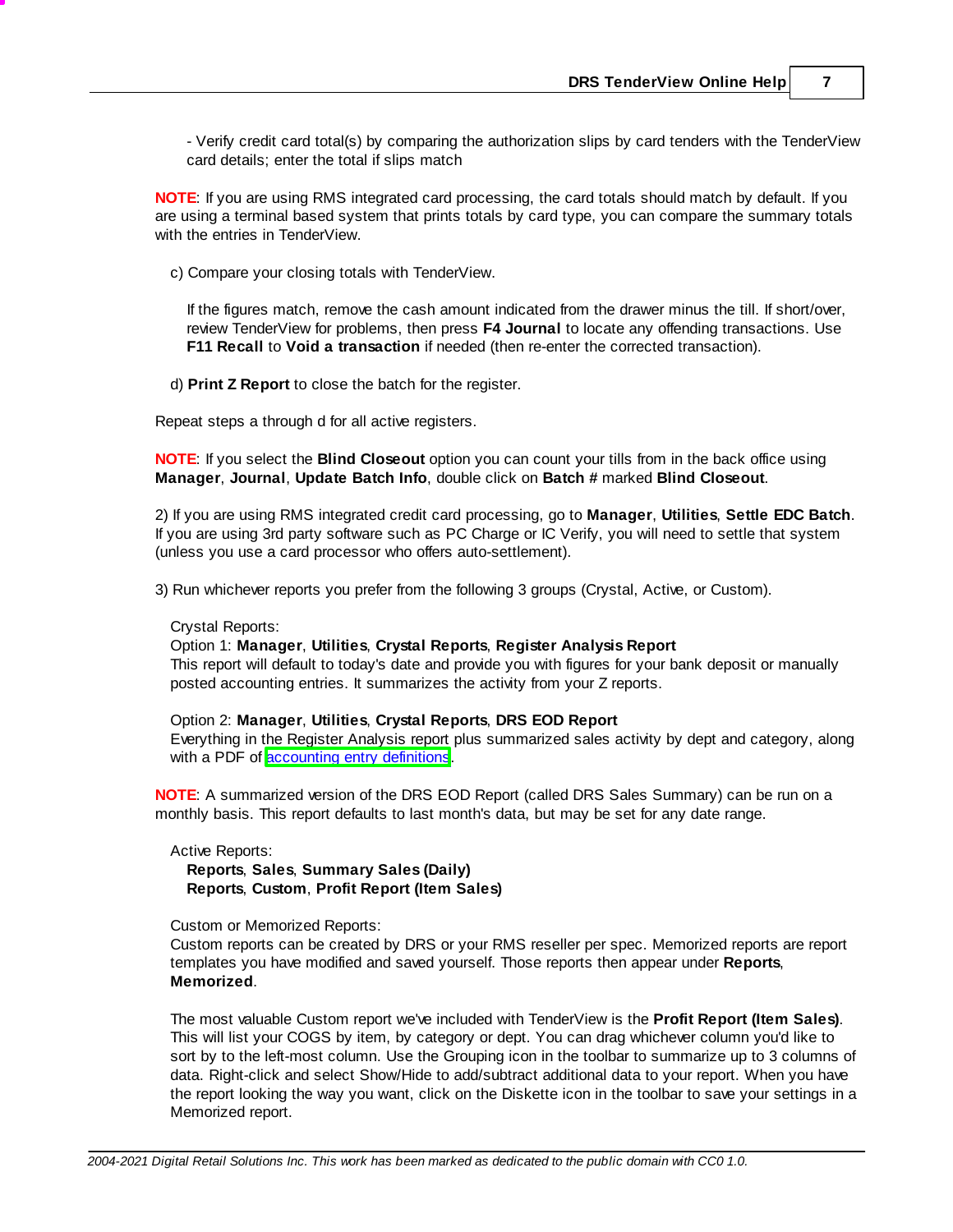4) Optionally post your closed batches (accounting activity) to the General Ledger package of your choice. There are 3 methods to choose from.

- Manual posting based on selected reports above

- Semi-automated posting using the export/import option and the Accounting package selected under File | Configuration | Accounting

- Automated posting using XML integration with QuickBooks 2003 Pro (or higher) selected Please review the accounting section in the Store Operations manual or search onscreen Help for more information on "accounting". You should also consult with your accountant before activating any accounting link with Store Operations.

**NOTE**: Refer to the Store Operations manual and online Help for details on setting up your G/L entries and posting your closed batches. If you select QuickBooks 2003 as your accounting interface, you also have the option to post your closed (reconciled) Purchase Orders into QuickBooks payables. This procedure works with QuickBooks 2003 or higher.

<span id="page-9-1"></span>A definition spreadsheet listing the G/L account entries and posting types for QuickBooks is included with TenderView. See **Manager**, **Utilities**, **Add-Ins**, **G/L Account Setup**.

### **TIPS**:

- Do not co-mingle cash between drawers
- Perform cash drops as necessary to remove excess cash from the drawer
- Make sure credit card vouchers are placed in the drawer where they were tendered
- If your credit card settlement requires manual batch processing, you should verify the total batch matches the Register Analysis Report.
- If you credit card settlement supports station summaries, you can match the register total from each X/Z report.
- The Z report also contains the daily COGS for each register. However, the combined totals are also available in the Register Analysis Report or DRS EOD Report, so you do not have to add up your Z reports.
- If you have a supported accounting package, you can set up General Ledger entries and export data to a file for import into your accounting package. See **Manager**, **Journal**, **Post Closed Batches**, **Help**. This includes an XML push option for QuickBooks 2003 or higher.
- If balancing the drawer becomes an issue, we suggest implementing the rule: "No one leaves until the drawer is balanced." This will quickly remedy short/over problems and ensure your registers balance properly each day. Employees who use cash drawers during the day should be made responsible for balancing them.

### <span id="page-9-0"></span>**1.4.3 G/L Account Setup**

To help you setup your accounting interface to RMS, a document titled **G/L Account Setup** is included with TenderView. To access this PDF run **Manager**, **Utilities**, **Add-ins**, and select **G/L Account Setup**.

For further assistance with accounting integration consult your accountant.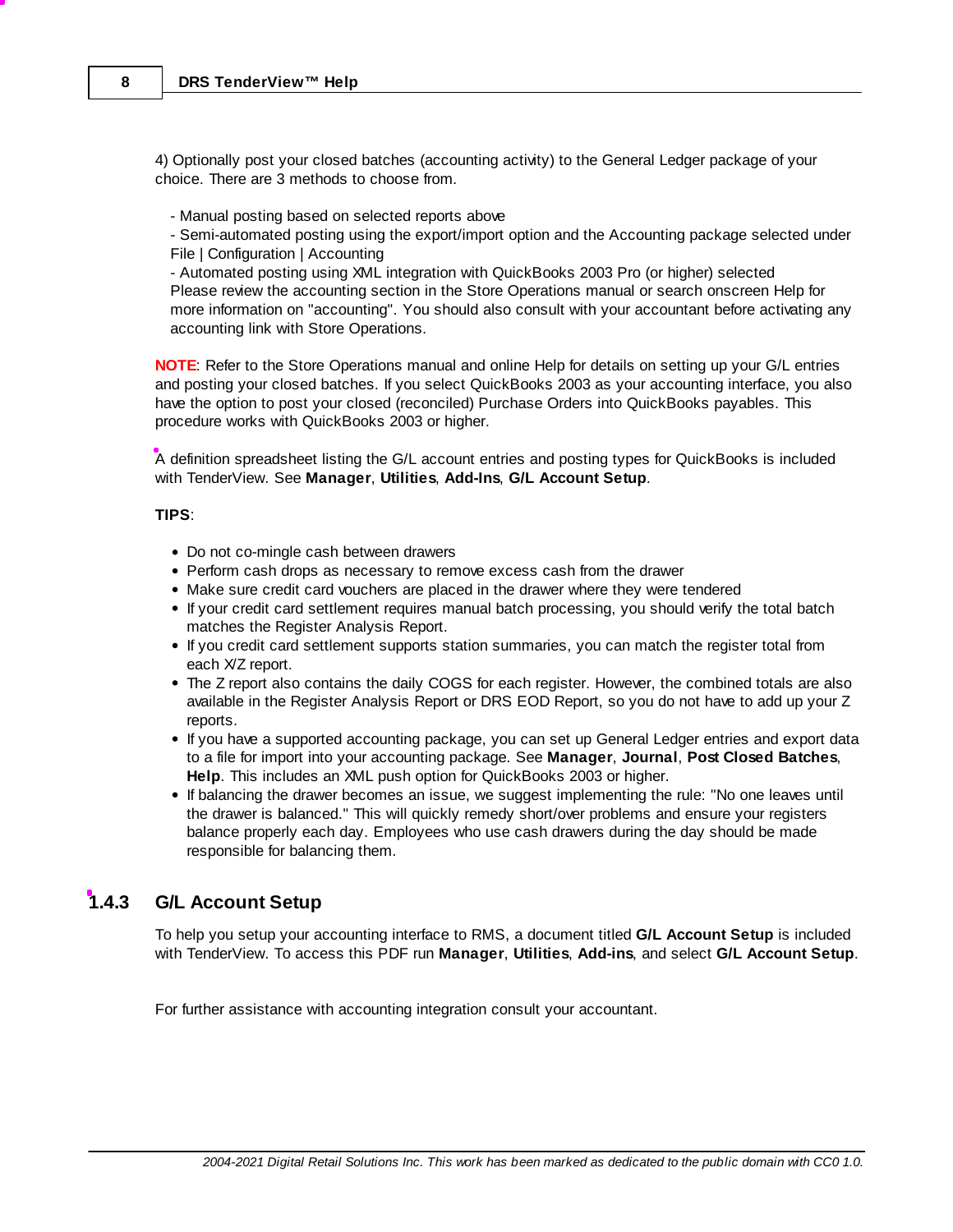### <span id="page-10-0"></span>**1.4.4 Script error**

If you do not exit TenderView by pressing **Esc** and try to load another browser session into the HTML window, you will receive this error.

|        | <b>Internet Explorer Script Error</b>                                                                 |  |
|--------|-------------------------------------------------------------------------------------------------------|--|
|        | An error has occurred in the script on this page.                                                     |  |
| Line:  | 59                                                                                                    |  |
| Char:  | 4                                                                                                     |  |
| Error: | Object required: 'QSRules'                                                                            |  |
| Code:  | 0                                                                                                     |  |
| URL:   | file://C:\Program Files\Microsoft Retail Management<br>System\Store Operations\HTML\DRSTenderView.htm |  |
|        | Do you want to continue running scripts on this page?                                                 |  |
|        | Yes:<br>No                                                                                            |  |

Click **Yes** or press **Enter** to continue. This issue will be addressed in a future edition of TenderView. The error will only occur if you overlay the TenderView screen with another browser session.

### <span id="page-10-1"></span>**1.4.5 SQL error**

DRS EOD and Sales Summary reports listed under **Manager**, **Utilities**, **Crystal Reports** must be run on your RMS server, not a workstation. These reports use sub-reports and code to support Crystal subreports is not included with RMS. If you try to run a sub-report on a workstation you will receive this error.

| <b>Store Operations Manager</b> |  |
|---------------------------------|--|
| Cannot open SQL server.         |  |
|                                 |  |

This error might also occur if you do not have full read/write access to your SQL server folder on the local PC or if you have a 3rd party tool like Norton setup to prohibit this type of database activity.

**WARNING:** Make sure the server name is set to (local) and not the name of the server.

Example: